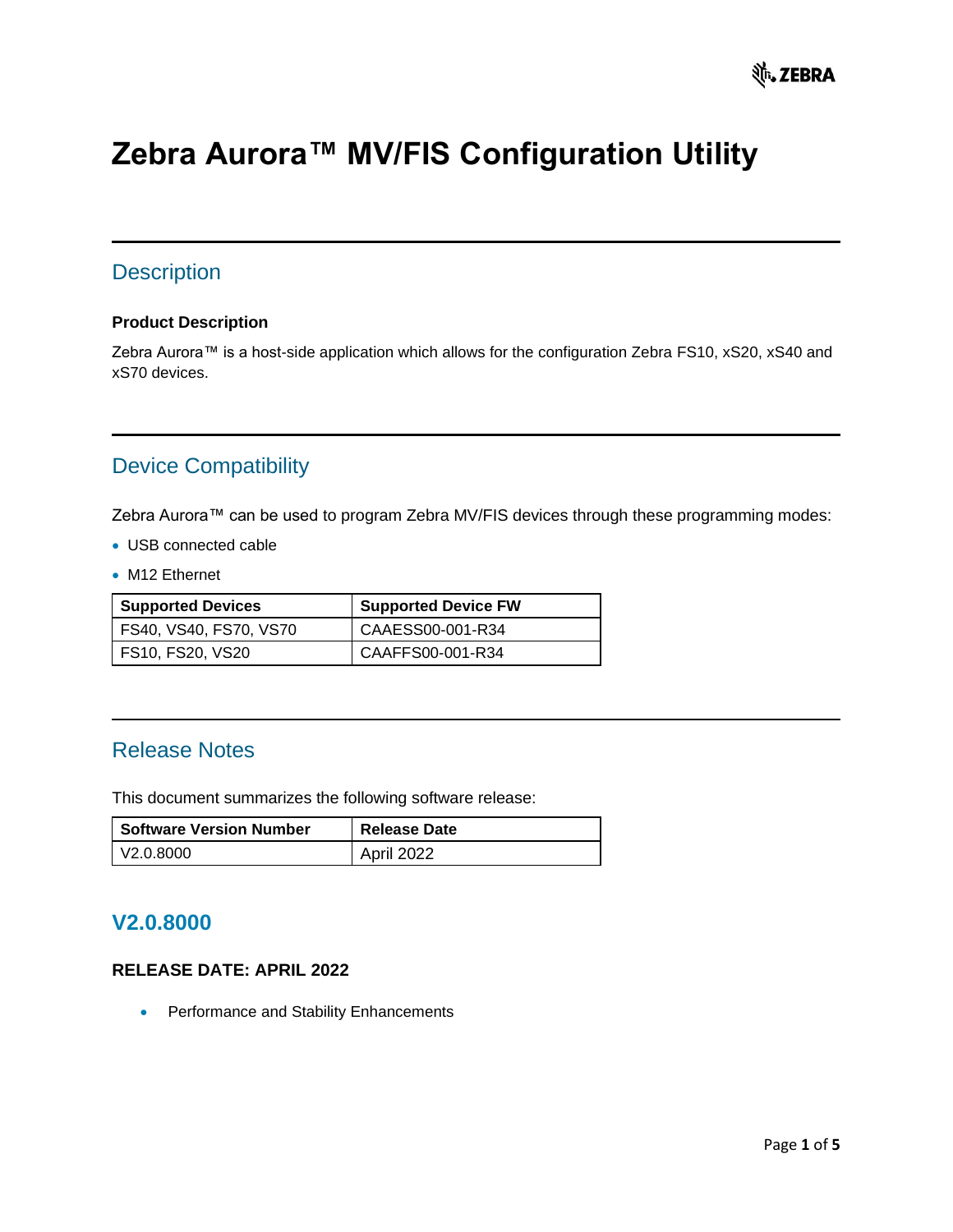### **V2.0.7000**

#### **RELEASE DATE: MARCH 2022**

- Performance and Stability Enhancements
- 1D Barcode Quality Metrics
- Added Object Locate Plus
- Added Blob Tools
- Added Binarize Filter/Tool
- Added Dilate Filter/Tool
- ImagePerfect(+) fixes & improvements
- Added Scale Calibration for Distance tool
- Added Advanced Pass/Fail Configuration (AND/OR logic for Job results)
- HID Keyboard Expansion added French and German KB
- Added support for Codabar symbology
- Added Encoding type (Text/Base64) for ADF Full String data type and added option to show nonprintable characters as hex values
- For xS10/20, added external illumination support
- Added "File Path" option when using (S)FTP to Save images
- Added Ability to Open a Local Job (created with emulator) On a Real Connected Camera

### **V1.200.2001**

#### **RELEASE DATE: DECEMBER 2021**

- Performance and Stability Enhancements
- Support for 5MP xS40 and xS70 models
- ImagePerfect(+) for FS models
- Option to output Barcode Location Co-ordinates
- Option to not read last n number of barcodes
- Device can be a TCP/IP Client
- Configurable RS-232 settings
- Ability to configure GPIO Trigger delay
- Support for Fast Hardware Trigger (2.3 MP models only)
- Ability to set GPIOs to static high or low
- Added Job controls to clone, rename and delete jobs
- Support for Conditional Regular expressions for Barcode String Match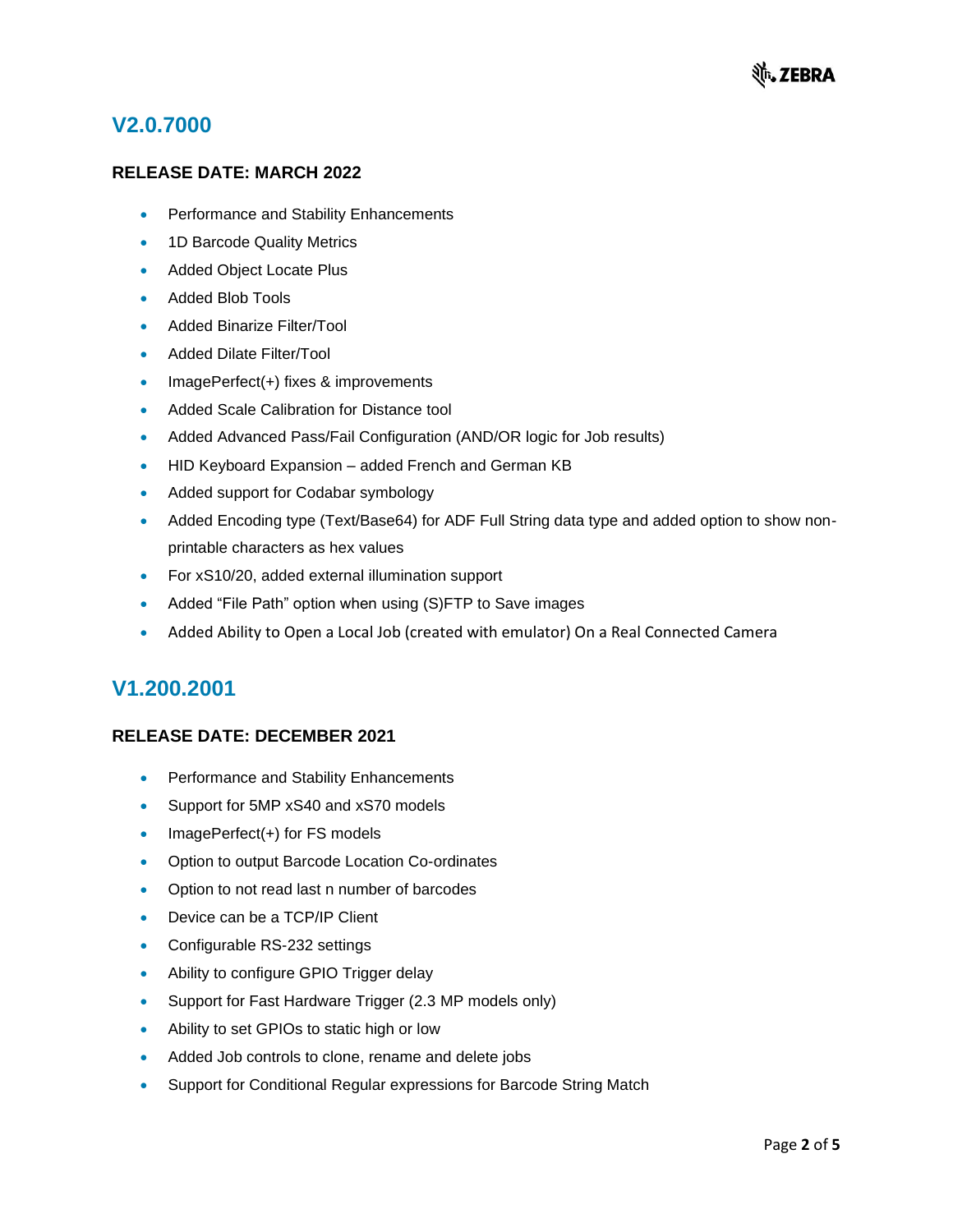- Barcode String Match Regular expression support for ManyCode
- Backwards compatibility of Job files
- Decode and MV statistics in Aurora and HMI stored and queried from device

#### **V1.148.0001**

#### **RELEASE DATE: OCTOBER 2021**

- Performance Enhancements
- Stability Improvements
- Implementation of licensing error messages in Web HMI
- Fixed issue of Job pausing on refresh of Web HMI
- Fixed issue of crash when clicking on "Communications" tab
- Fixed inability to "View" active Jobs from Job menu when Job utilizes a trigger that is automatic in nature.
- Fixed issue of slow decode rate when "Fast 1D/2D" license is enabled
- Added Configurable TCP/IP results port and trigger string can be configured
- Support for GPIO > Hardware trigger (normal speed)
- Allow setting a job as Startup / Power up job
- Emulators now have license level
- Supports a total of 21 emulators
- ZJOB backwards compatibility and auto conversion of old job files (Windows only)
- Seamless (live) tool changes when Upgrade licenses are applied

### **V1.134.0001 – Initial Product Release**

#### **RELEASE DATE: JULY 2021**

- **Bug Fixes**
- Stability Improvements

Known Issues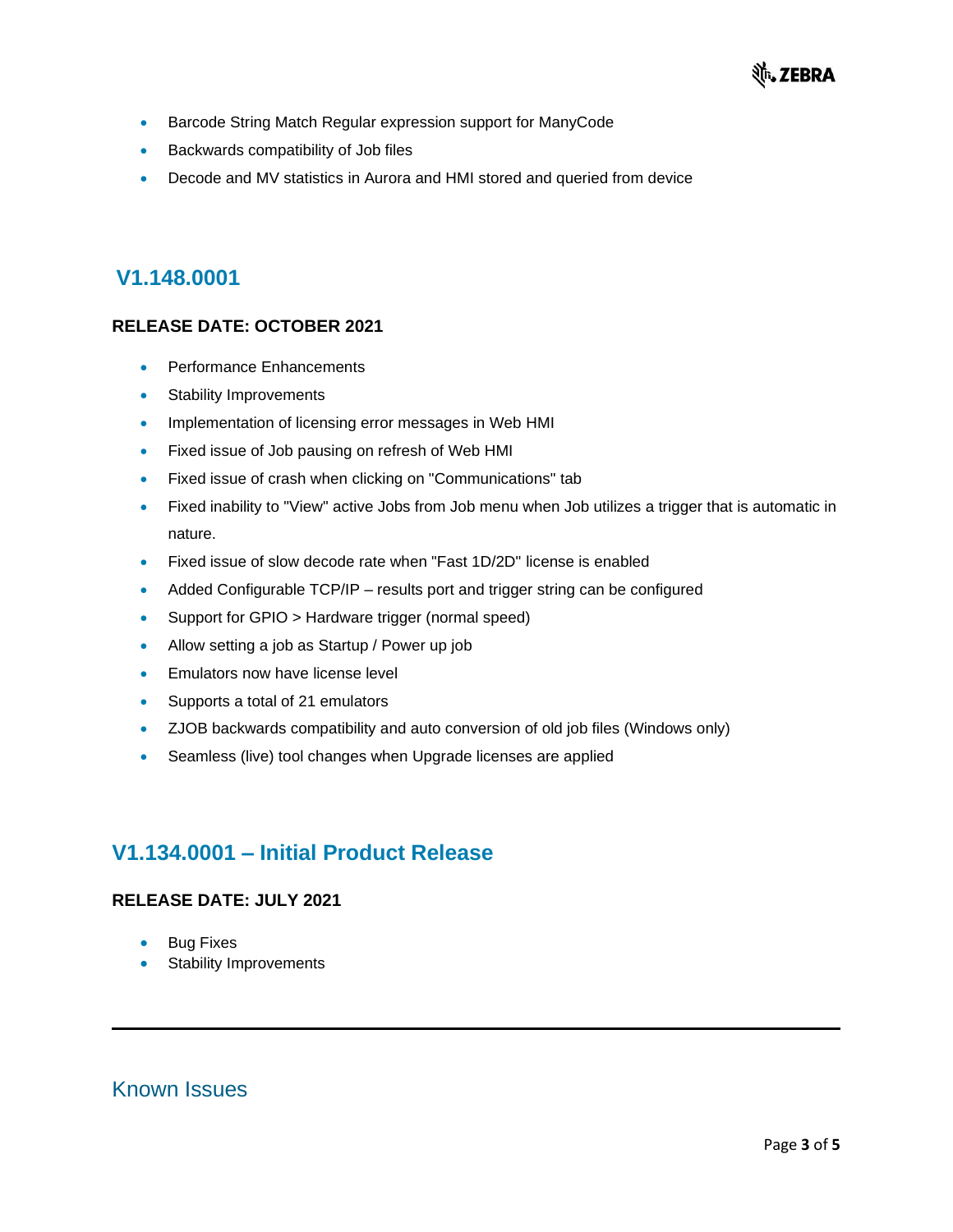- External illumination does not turn ON when running a job created with a previous (noncurrent) firmware version
- Continuous and Presentation modes are disabled for VS devices when only "Read DPM" or "Read DPM & Barcode" tool is added in flow builder
- Mouse can stop responding on DisplayPort after prolonged use.
	- o Resolution: press "Ctrl + Alt + Backspace" to restart HMI
- On FS10, certain hubs cause USB interfaces (both RNDIS and HID) to break on HID Keyboard re-enumeration
	- o Resolution: Disconnect and reconnect USB cable.
- Within "Locate Object Plus" tool, the edge contrast image fails to update when tool fails
- Firmware update is failing with "Invalid plugin file" when FW plugin filename has special characters (i.e. space , parentheses, etc)
- Firmware update will fail if memory consumption is already high
- "Image Saving" logic does not take into account "Advanced Pass/Fail Configuration" or local "Disabling" of tool
- Startup job can change when FW Update is performed when a Continuous job is running
- Monitoring device via Aurora for a long time may result in an Aurora restart.
	- o Recommended: Use Web HMI for long term job monitoring
- Uninstalling the InstallShield does not always remove all registry entries.
	- o Resolution: regedit and manually delete Aurora folder under Computer\HKEY\_LOCAL\_MACHINE\SOFTWARE\Zebra\
- FS40 jobs may disconnect and fall back to emulator-mode when "Show Images" option is disabled and "Save Images" option is enabled while powered via 24v power supply and using USB-C communication cable.

### **Components**

| <b>SW Component</b>  | Version          |
|----------------------|------------------|
| InstallShield        | 2.0.8000         |
| ∥Aurora™             | 2.0.8            |
| <b>BSP</b> (xS40/70) | CAAESS00-001-R34 |